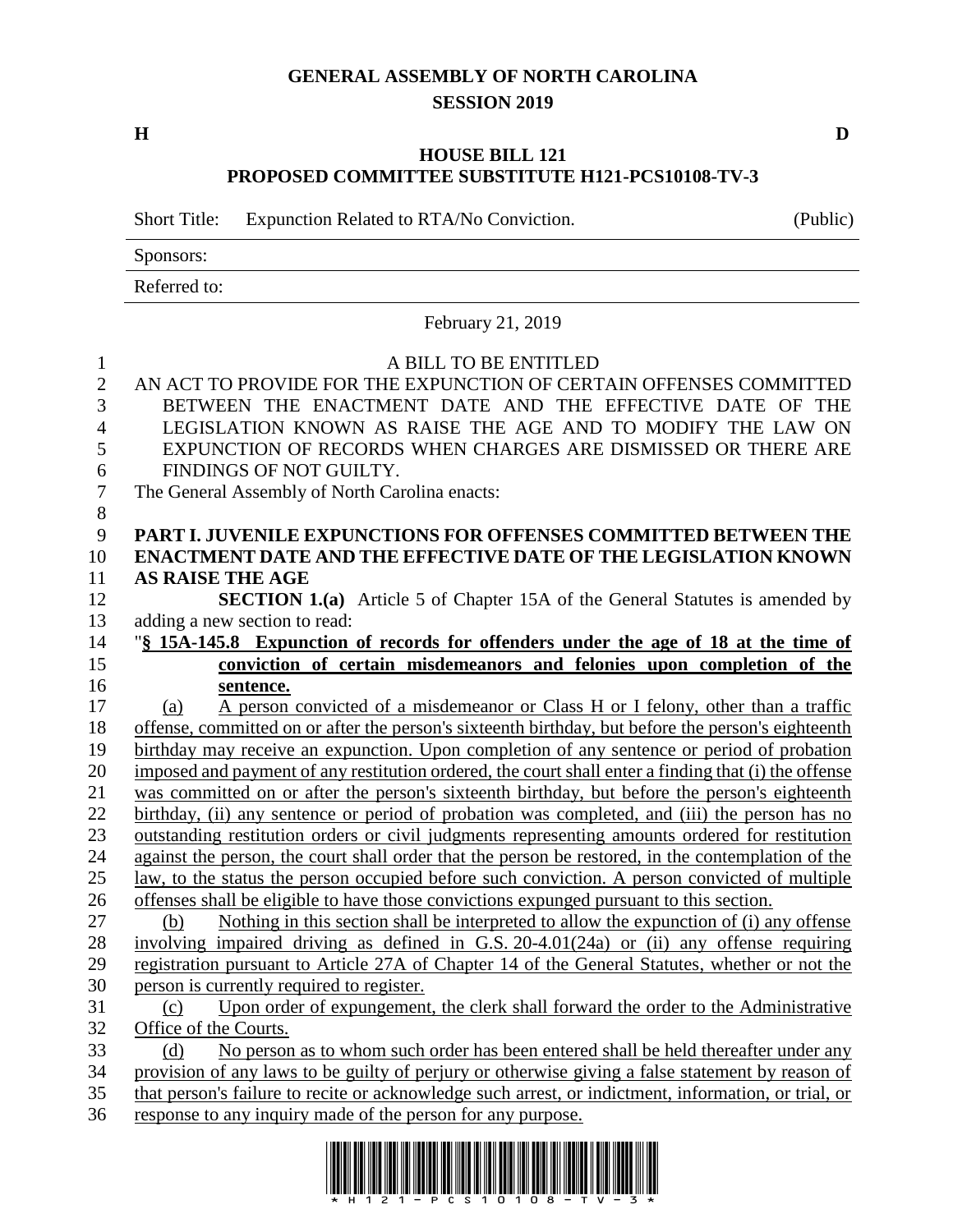|                |                                                                                                                                                                                                       | <b>General Assembly Of North Carolina</b>                                                                                                                                                          | <b>Session 2019</b> |  |  |
|----------------|-------------------------------------------------------------------------------------------------------------------------------------------------------------------------------------------------------|----------------------------------------------------------------------------------------------------------------------------------------------------------------------------------------------------|---------------------|--|--|
| 1              | (e)                                                                                                                                                                                                   | The court shall also order that the conviction be expunged from the records of the                                                                                                                 |                     |  |  |
| $\mathbf{2}$   | court. The court shall direct all law enforcement agencies, the Division of Adult Correction and                                                                                                      |                                                                                                                                                                                                    |                     |  |  |
| 3              | Juvenile Justice of the Department of Public Safety, the Division of Motor Vehicles, and any                                                                                                          |                                                                                                                                                                                                    |                     |  |  |
| $\overline{4}$ | other State or local government agencies identified by the petitioner as bearing record of the same                                                                                                   |                                                                                                                                                                                                    |                     |  |  |
| $\mathfrak s$  | to expunge their records of the petitioner's conviction. The clerk shall notify State and local                                                                                                       |                                                                                                                                                                                                    |                     |  |  |
| 6              | agencies of the court's order as provided in G.S. 15A-150.                                                                                                                                            |                                                                                                                                                                                                    |                     |  |  |
| 7              | No filing fee shall be required to file a petition under this section, and the costs of<br>(f)                                                                                                        |                                                                                                                                                                                                    |                     |  |  |
| $\,8\,$        | expunging the records shall not be taxed against the petitioner."                                                                                                                                     |                                                                                                                                                                                                    |                     |  |  |
| 9              | <b>SECTION 1.(b)</b> This section is effective December 1, 2019, and applies to offenses                                                                                                              |                                                                                                                                                                                                    |                     |  |  |
| 10             | committed on or after July 1, 2017, and on or before November 30, 2019.                                                                                                                               |                                                                                                                                                                                                    |                     |  |  |
| 11             |                                                                                                                                                                                                       |                                                                                                                                                                                                    |                     |  |  |
| 12             |                                                                                                                                                                                                       | PART II. PROSECUTOR ACCESS TO EXPUNGED FILES                                                                                                                                                       |                     |  |  |
| 13             |                                                                                                                                                                                                       | <b>SECTION 2.(a)</b> G.S. 15A-151.5(a) reads as rewritten:                                                                                                                                         |                     |  |  |
| 14             | "(a)                                                                                                                                                                                                  | Notwithstanding any other provision of this Article, the Administrative Office of the                                                                                                              |                     |  |  |
| 15             | Courts shall make all confidential files maintained under G.S. 15A-151 electronically available                                                                                                       |                                                                                                                                                                                                    |                     |  |  |
| 16             |                                                                                                                                                                                                       | to all prosecutors of this State if the criminal record was expunged on or after July 1, 2018, under                                                                                               |                     |  |  |
| 17             | any of the following:                                                                                                                                                                                 |                                                                                                                                                                                                    |                     |  |  |
| 18             | (1)                                                                                                                                                                                                   | G.S. 15A-145. Expunction of records for first offenders under the age of 18 at                                                                                                                     |                     |  |  |
| 19             |                                                                                                                                                                                                       | the time of conviction of misdemeanor; expunction of certain other                                                                                                                                 |                     |  |  |
| 20             |                                                                                                                                                                                                       | misdemeanors.                                                                                                                                                                                      |                     |  |  |
| 21             | (2)                                                                                                                                                                                                   | G.S. 15A-145.1. Expunction of records for first offenders under the age of 18                                                                                                                      |                     |  |  |
| 22             |                                                                                                                                                                                                       | at the time of conviction of certain gang offenses.                                                                                                                                                |                     |  |  |
| 23             | (3)                                                                                                                                                                                                   | G.S. 15A-145.2. Expunction of records for first offenders not over 21 years of                                                                                                                     |                     |  |  |
| 24             |                                                                                                                                                                                                       | age at the time of the offense of certain drug offenses.                                                                                                                                           |                     |  |  |
| 25             | (4)                                                                                                                                                                                                   | G.S. 15A-145.3. Expunction of records for first offenders not over 21 years of                                                                                                                     |                     |  |  |
| 26             |                                                                                                                                                                                                       | age at the time of the offense of certain toxic vapors offenses.                                                                                                                                   |                     |  |  |
| 27             | (5)                                                                                                                                                                                                   | G.S. 15A-145.4. Expunction of records for first offenders who are under 18                                                                                                                         |                     |  |  |
| 28             |                                                                                                                                                                                                       | years of age at the time of the commission of a nonviolent felony.                                                                                                                                 |                     |  |  |
| 29             | (6)                                                                                                                                                                                                   | G.S. 15A-145.5. Expunction of certain misdemeanors and felonies; no age                                                                                                                            |                     |  |  |
| 30             |                                                                                                                                                                                                       | limitation.                                                                                                                                                                                        |                     |  |  |
| 31             | (7)                                                                                                                                                                                                   | G.S. 15A-145.6. Expunctions for certain defendants convicted of prostitution.                                                                                                                      |                     |  |  |
| 32             | (7a)                                                                                                                                                                                                  | G.S. 15A-145.8. Expunction of records for offenders under the age of 18 at                                                                                                                         |                     |  |  |
| 33             |                                                                                                                                                                                                       | the time of conviction of certain misdemeanors and felonies upon completion                                                                                                                        |                     |  |  |
| 34             |                                                                                                                                                                                                       | of the sentence.                                                                                                                                                                                   |                     |  |  |
| 35             | (8)                                                                                                                                                                                                   | G.S. 15A-146(a). Expunction of records when charges are dismissed.                                                                                                                                 |                     |  |  |
| 36             | (9)                                                                                                                                                                                                   | G.S. 15A-146(a1). Expunction of records when charges are dismissed."                                                                                                                               |                     |  |  |
| 37             |                                                                                                                                                                                                       | <b>SECTION 2.(b)</b> This section is effective December 1, 2019.                                                                                                                                   |                     |  |  |
| 38             |                                                                                                                                                                                                       |                                                                                                                                                                                                    |                     |  |  |
| 39             |                                                                                                                                                                                                       | PART III. STREAMLINE EXPUNCTIONS FOR CHARGES NOT RESULTING IN                                                                                                                                      |                     |  |  |
| 40             | <b>CONVICTION</b>                                                                                                                                                                                     |                                                                                                                                                                                                    |                     |  |  |
| 41             |                                                                                                                                                                                                       | <b>SECTION 3.(a)</b> G.S. 15A-146 reads as rewritten:                                                                                                                                              |                     |  |  |
| 42             | "§ 15A-146. Expunction of records when charges are dismissed or there are findings of not                                                                                                             |                                                                                                                                                                                                    |                     |  |  |
| 43             | guilty.                                                                                                                                                                                               |                                                                                                                                                                                                    |                     |  |  |
| 44             | If any person is charged with a crime, either a misdemeanor or a felony, or was<br>(a)                                                                                                                |                                                                                                                                                                                                    |                     |  |  |
| 45             | charged with an infraction under G.S. 18B-302(i) prior to December 1, 1999, and the charge is                                                                                                         |                                                                                                                                                                                                    |                     |  |  |
| 46             | dismissed, that person may petition the court of the county where the charge was brought for an                                                                                                       |                                                                                                                                                                                                    |                     |  |  |
| 47             | order to expunge from all official records any entries relating to his that person's apprehension                                                                                                     |                                                                                                                                                                                                    |                     |  |  |
| 48             | or trial. The court shall hold a hearing on the petition and, upon finding that the person had not<br>previously been convicted of any felony under the laws of the United States, this State, or any |                                                                                                                                                                                                    |                     |  |  |
| 49<br>50       |                                                                                                                                                                                                       |                                                                                                                                                                                                    |                     |  |  |
| 51             |                                                                                                                                                                                                       | other state, Upon finding that the charge was dismissed, the court shall order the expunction. No<br>person as to whom such an order has been entered shall be held thereafter under any provision |                     |  |  |
|                |                                                                                                                                                                                                       |                                                                                                                                                                                                    |                     |  |  |